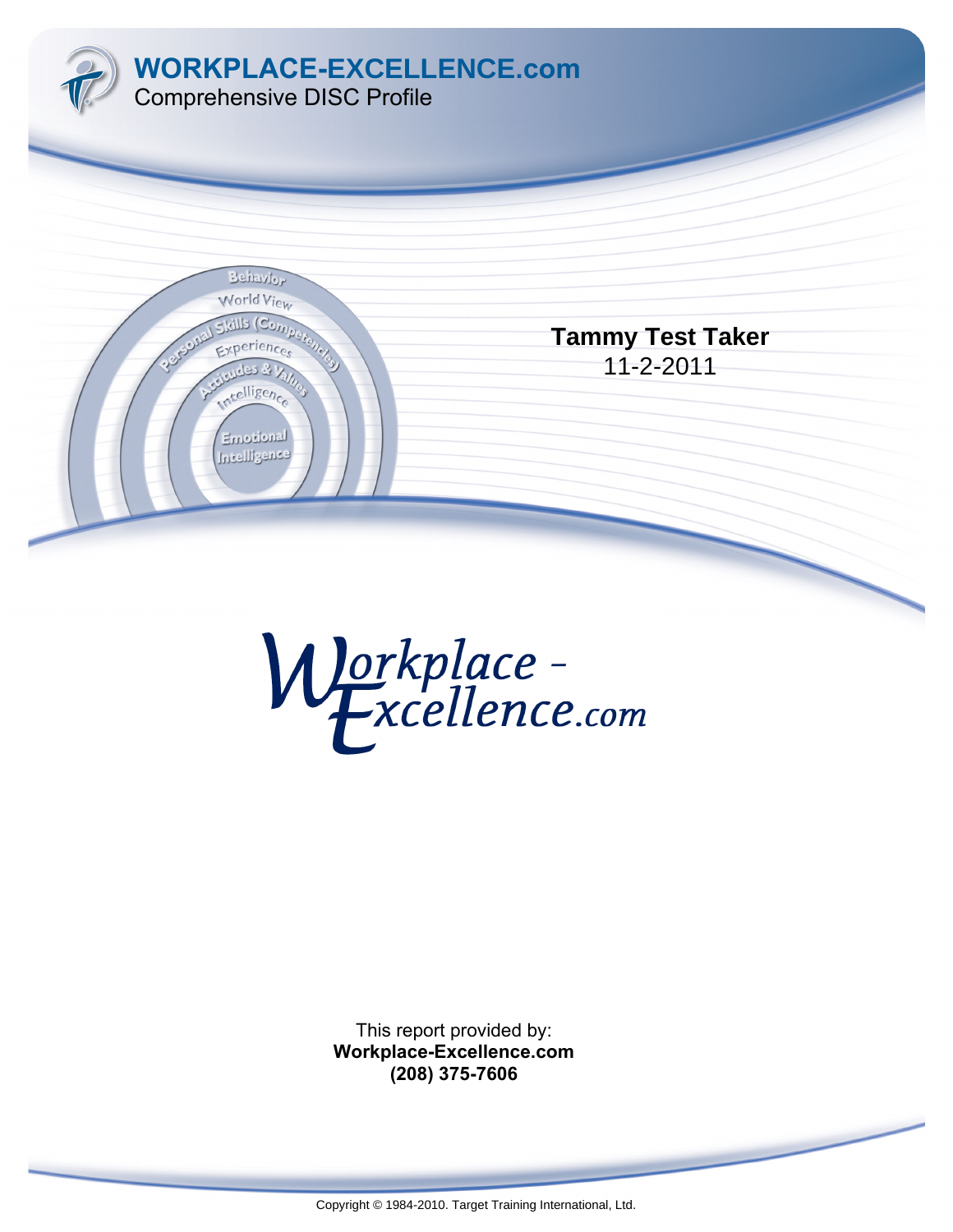

Behavioral research suggests that the most effective people are those who understand themselves, both their strengths and weaknesses, so they can develop strategies to meet the demands of their environment.

This report analyzes your behavioral style, that is, your manner of doing things. Is the report 100% true? Yes, no and maybe. We are only measuring behavior. We only report statements which are true for you and areas of behavior in which you show tendencies. Delete any statement from this report that you feel doesn't apply after checking with a friend or colleague to see if it is a blind spot in your behavior.

This report is not intended to be a complete evaluation of a person and is not conclusive by itself, but is indicative of a person's behavioral tendencies. The report provides information on a person, not as a basis for discrimination in any form. The report doesn't measure intelligence or job skills; it measures behavioral tendencies. TTI is not liable for the use or misuse of the report or any purported damages which may occur from its implementation. The expressed intent of the report is to help people understand themselves better and develop better interpersonal relationships.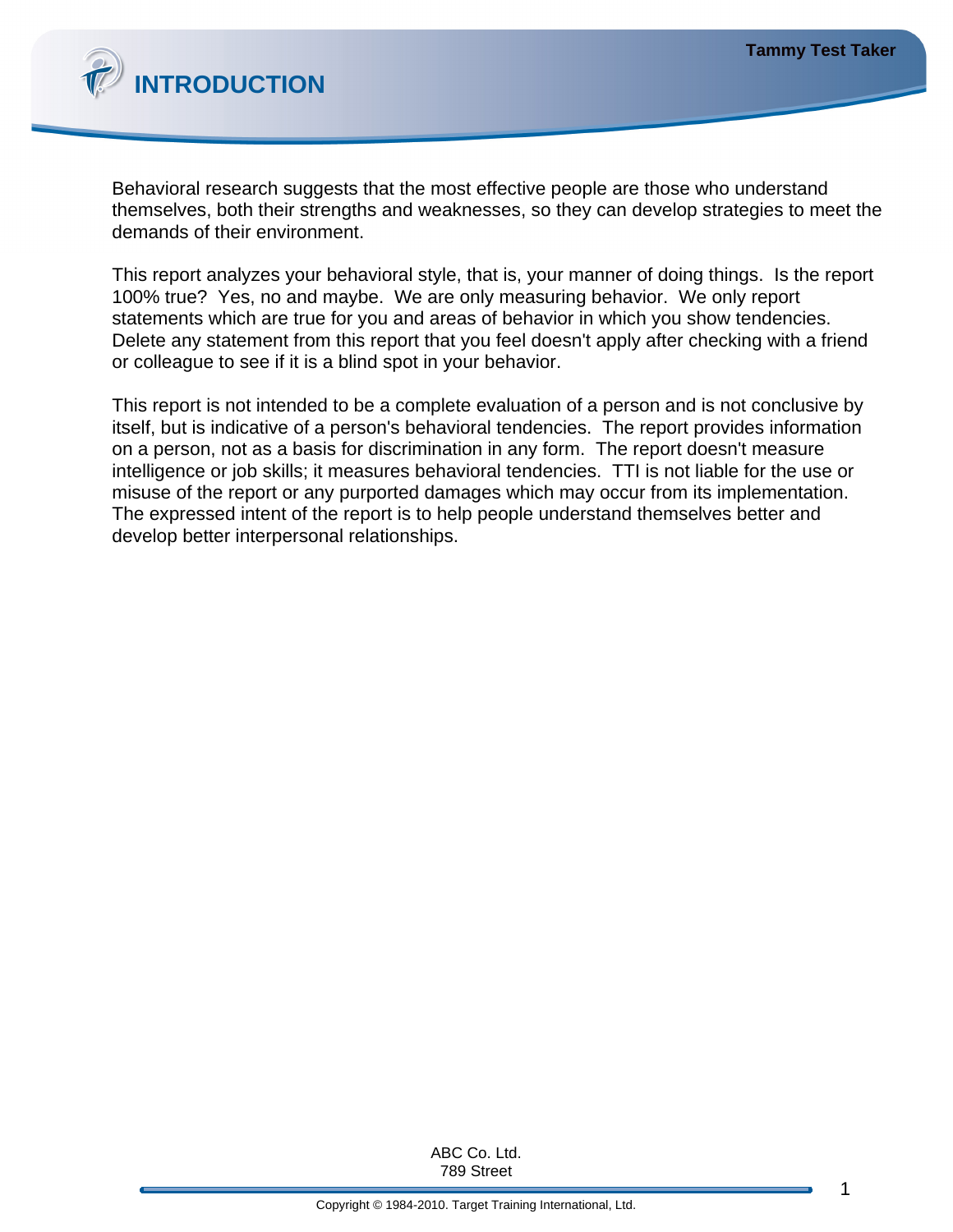

Based on Tammy's responses, the report has selected general statements to provide you with a broad understanding of her *work* style. These statements identify the basic natural behavior that she brings to the job. That is, if left on her own, these statements identify HOW SHE WOULD CHOOSE TO DO THE JOB. Use the general characteristics to gain a better understanding of Tammy's natural behavior.

Tammy, because of high standards, is sensitive to criticism of her work. She can be seen as a person of good will. She may tend to agree to avoid confrontation. She is very approachable, affectionate, and understanding. Tammy can be sensitive to criticism of her work and take it as a personal affront. She likes quality social relationships. She likes to get results through others.

Tammy judges others by their verbal skills and warmth. She is people-oriented, verbally fluent, and loyal. She is comfortable with most people and can be quite informal and relaxed with them. She is very positive in her approach to dealing with others. Tammy is a conscientious person who persuades others through logic and emotion. She is both a good talker and a good listener. She often makes suggestions to others, but rarely attempts to force her ideas on them.

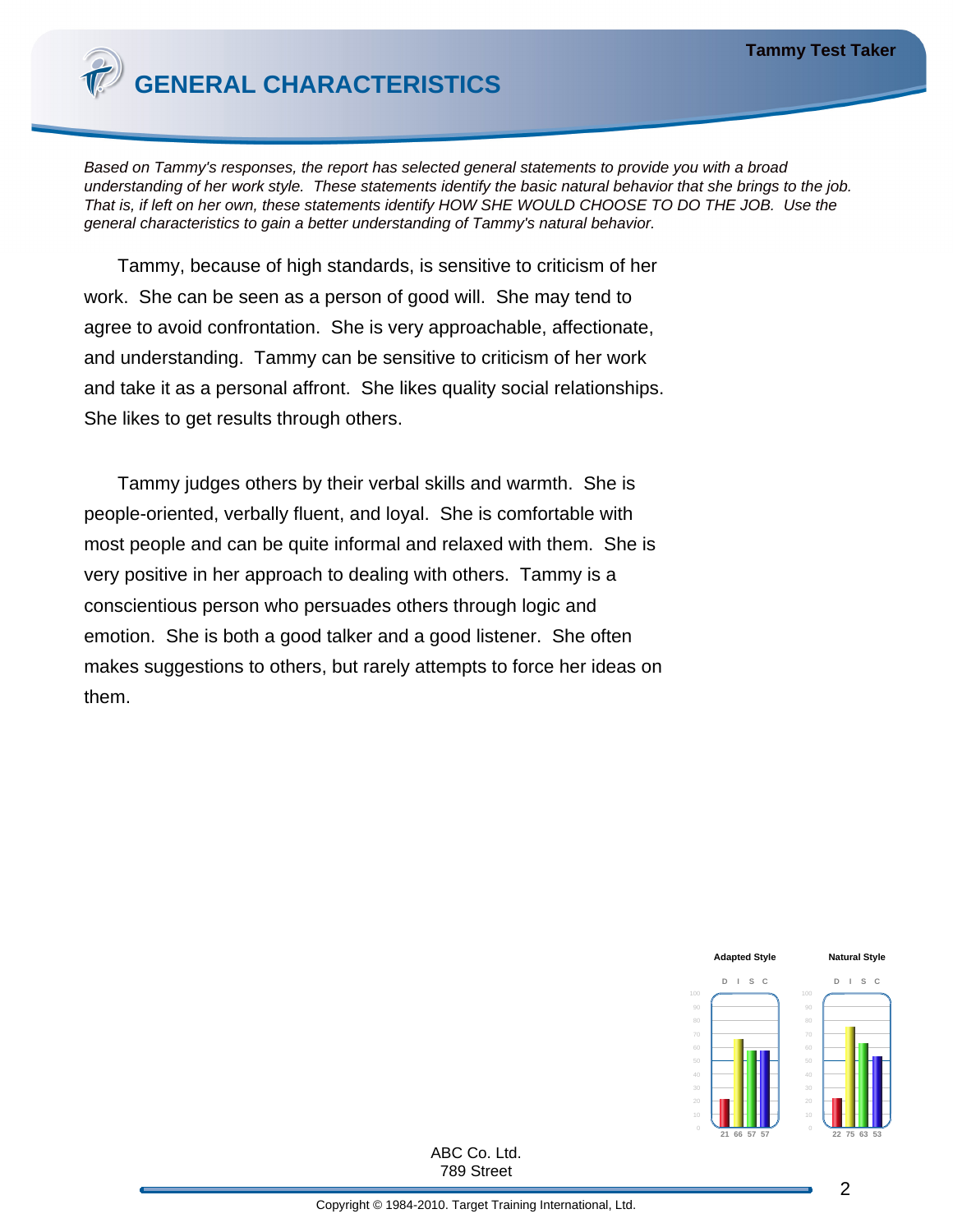

This section of the report identifies the specific talents and behavior Tammy brings to the job. By looking at these statements, one can identify her role in the organization. By identifying Tammy's talent, the organization can develop a system to capitalize on her particular value to the organization and make her an integral part of the team.

- Concerned about quality.
- **Positive sense of humor.**
- **•** Conservative.
- **O** Team player.
- **People oriented.**
- **•** Verbalizes with her feelings.
- Optimistic and enthusiastic.

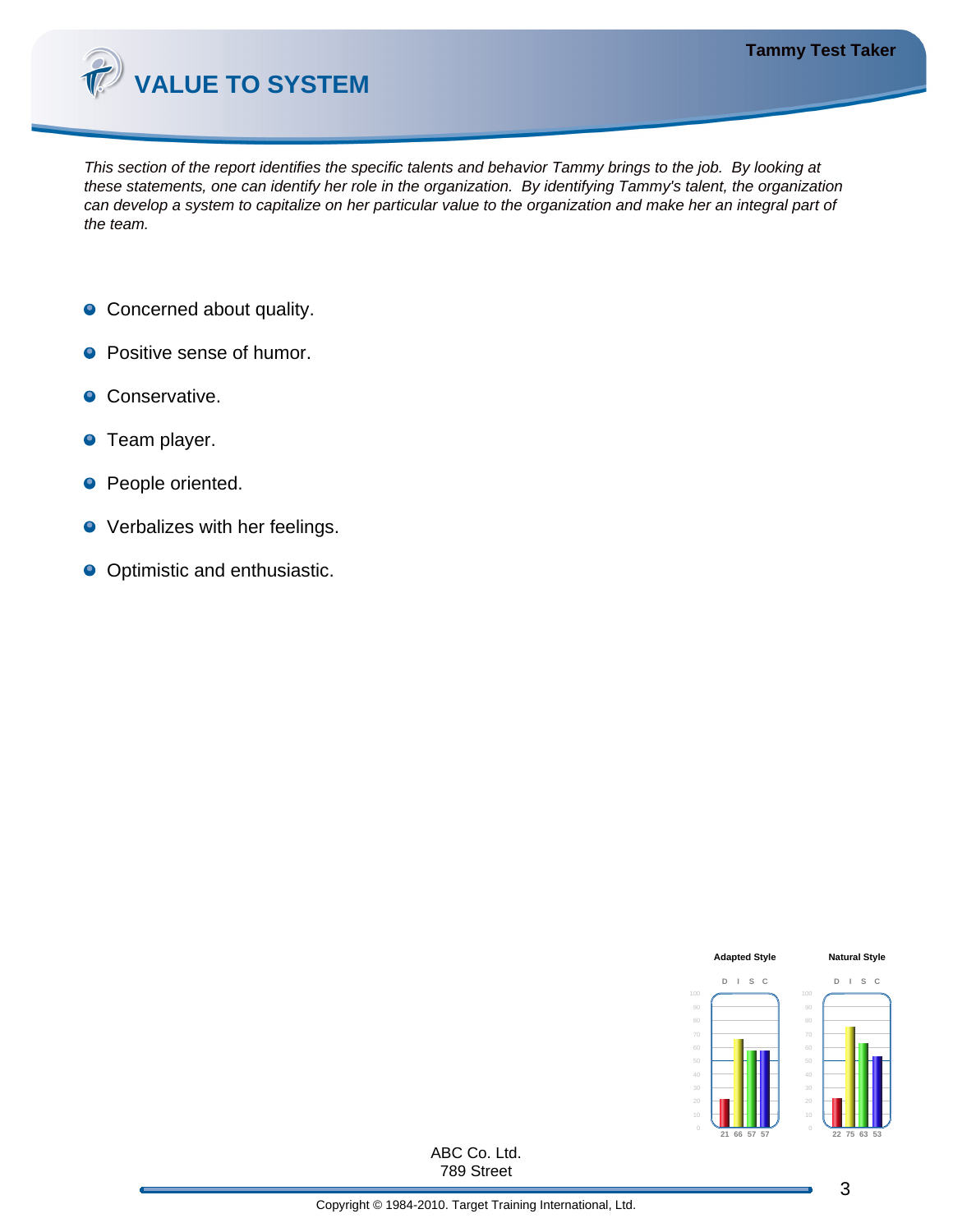**EFFECTIVE COMMUNICATION IDEAS**

Most people are aware of and sensitive to the ways with which they like to be communicated. Many people find this section to be extremely accurate and important. Read each statement and identify 3 or 4 statements that are most important. Make a list of these and practice using them in your everyday communication with Tammy.

Do:

- Give her time to verify reliability of your comments be accurate and realistic.
- Be sincere and use a tone of voice that shows sincerity.
- Use scheduled time table when implementing new action.
- Read the body language for approval or disapproval.
- **•** Talk about her, her goals and opinions she finds stimulating.
- **•** Provide a warm and friendly environment.
- Support your communications with correct facts and data.  $\bullet$
- **•** Provide ideas for implementing a new program.
- Leave time for relating, socializing.
- **•** Take time to be sure that she is in agreement and understands what you said.
- **•** Provide testimonials from people she sees as important.
- **Keep conversation at discussion level.**
- **•** Provide solid, tangible, practical evidence.

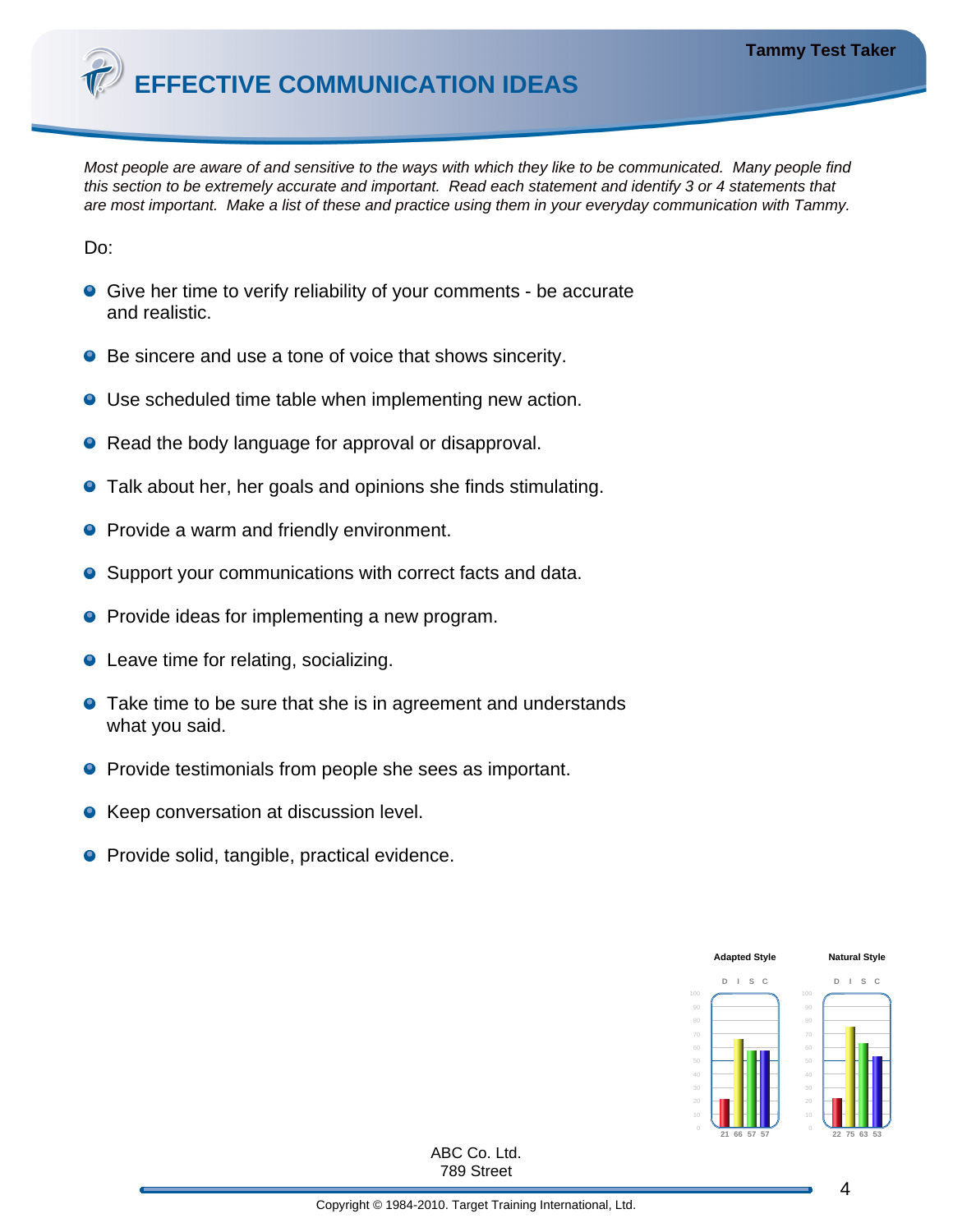

This section of the report is a list of things NOT to do while communicating with Tammy. Use it as follows: Read each statement and identify those methods of communication that result in frustration or reduced performance. By sharing this information, both parties can negotiate a communication system that is mutually agreeable.

Don't:

- **O** Drive on to facts and figures, alternatives, abstractions.
- **•** Take credit for her ideas.
- Use testimonies from unreliable sources.
- **•** Make promises you cannot deliver.
- Push too hard, or be unrealistic with deadlines.
- Leave decisions hanging in the air.
- Legislate or muffle don't overcontrol the conversation.
- **•** Talk to her when you're extremely angry.
- **•** Talk down to her.
- Rush her in the decision-making process.
- Be curt, cold, or tight-lipped.
- Kid around too much, or "stick to the agenda" too much.
- **Give your presentation in random order.**

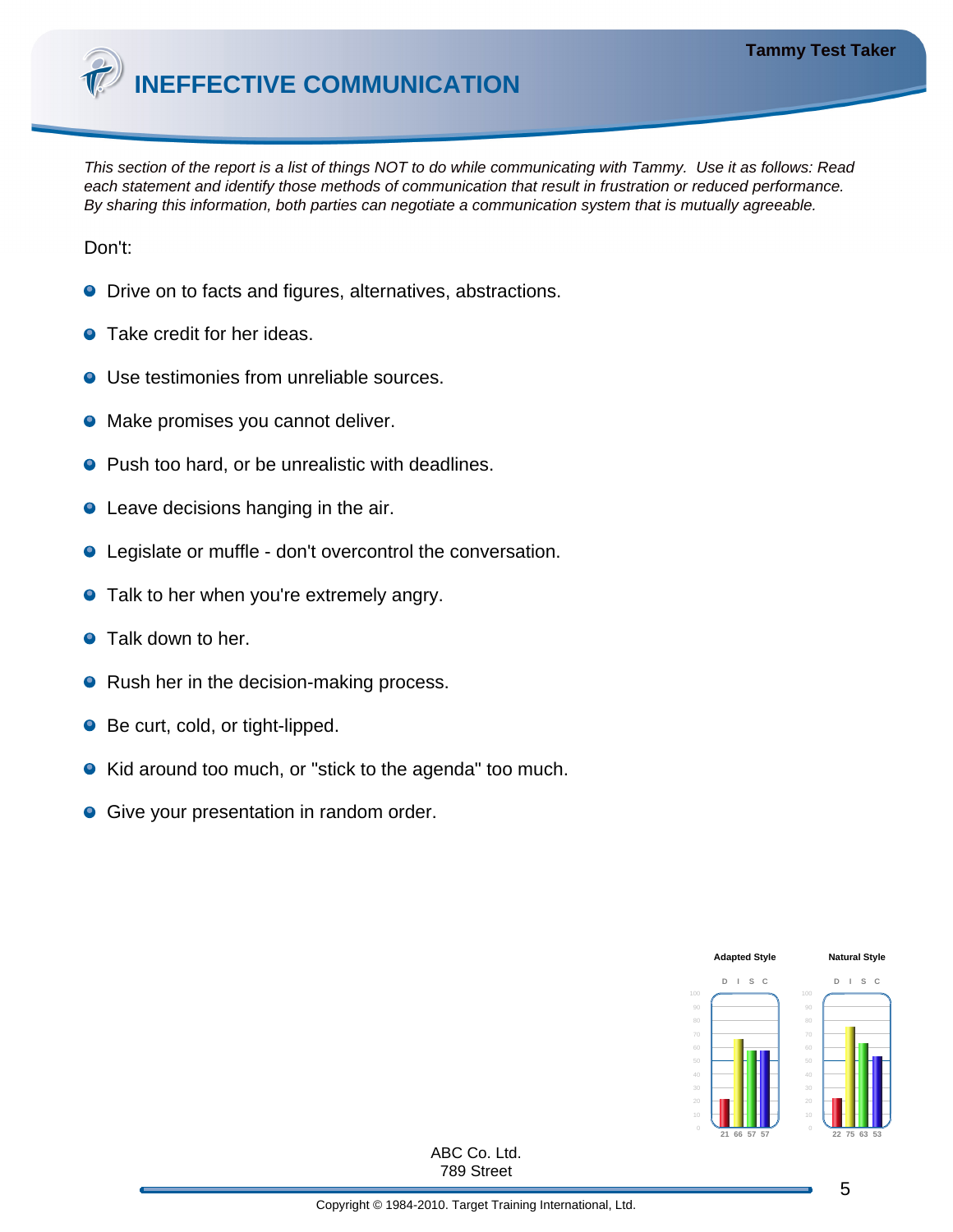

This section gives general information on behavior that Tammy deems necessary to be successful on the job. One should read this section and determine if the behavior described is job related. If the behavior is not job-related, Tammy does not understand the behavior required to be successful in the job.

- Contacting people using a variety of modes.
- **•** Preferring people involvement over task focus.
- Being cordial and helpful when dealing with new clients or customers.
- Maintaining an ever-changing, friendly, work environment.
- **Undemanding of others' time and attention.**
- **•** Being cooperative and supportive.
- Making tactful decisions.
- **•** Motivating people to take action by using persuasive skills.
- Obtaining results through people.
- Being a good "team player".
- **•** Flexibility.

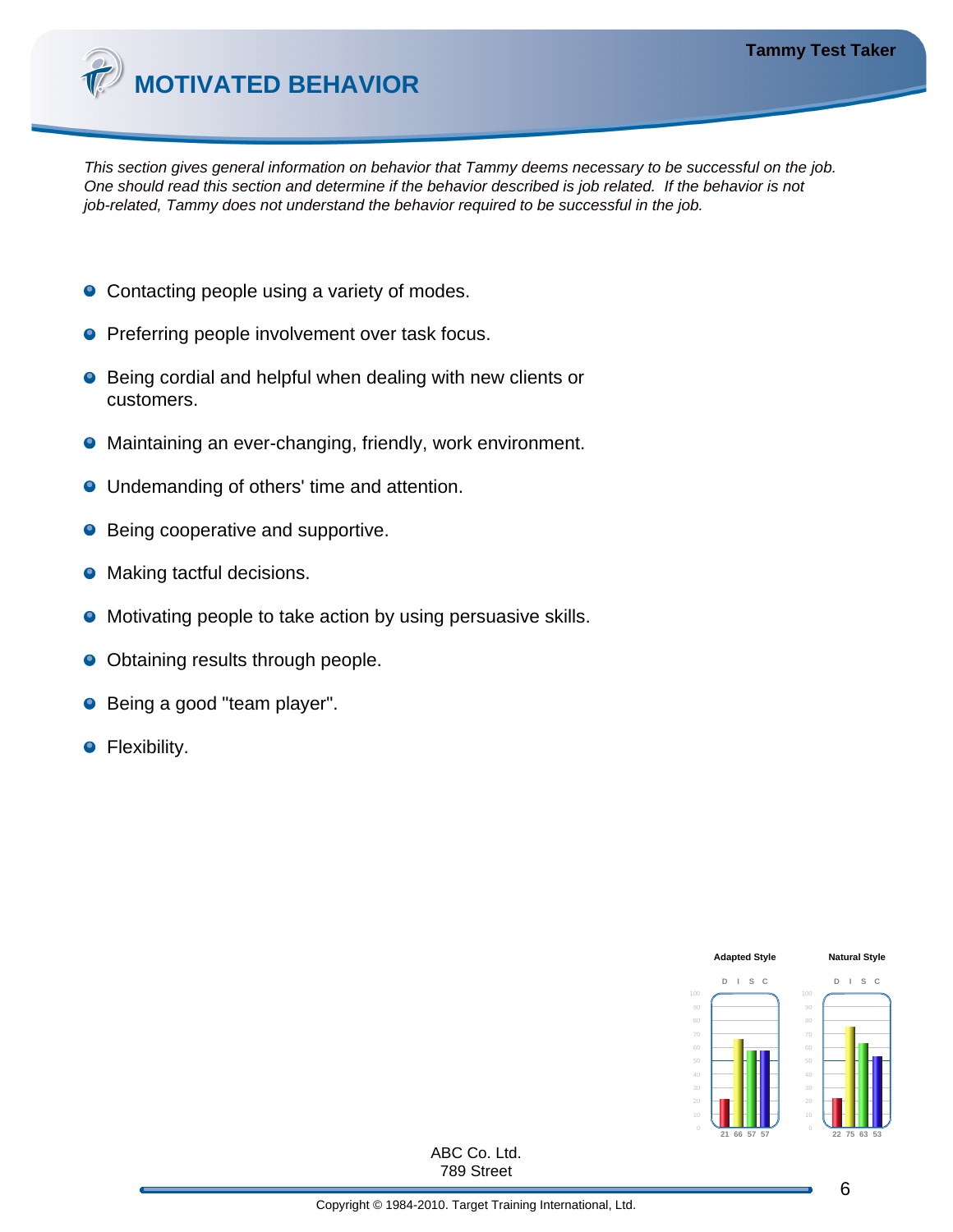

This section of the report was produced by analyzing Tammy's wants. People are motivated by the things they want, thus: wants that are satisfied no longer motivate. Analyze each statement produced in this section and highlight those that are present "wants."

Tammy wants:

- **•** Participation in meetings on future planning.
- **•** Time to think and plan.
- A predictable environment.
- A leader to follow and one who sets good examples.
- **•** Public recognition of her ideas and results.
- **•** Freedom from control and detail.
- **People who understand her reasons for not wanting to argue.**
- A plan she understands.
- **•** To be persuaded by logic and emotion.
- **•** Freedom from conflict and confrontation.
- A support system to do the detail work.
- A friendly work environment.

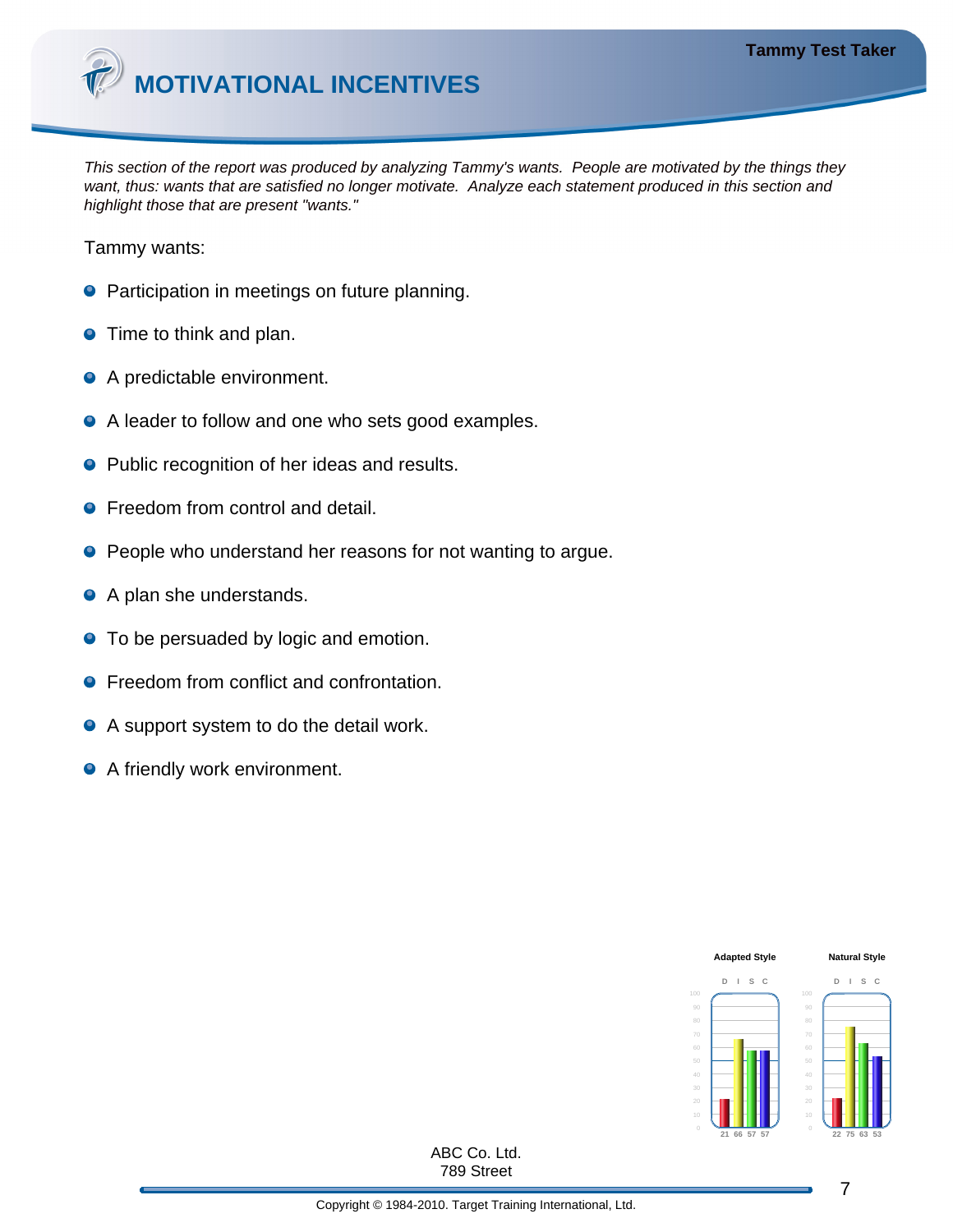

In this section are some needs which must be met in order for Tammy to perform at an optimum level. Some needs can be met by herself, while management must provide for others. It is very difficult for a person to enter a motivational environment when that person's basic management needs have not been fulfilled. Tammy and her administrator should go over the list and identify 3 or 4 statements that are most important to her. This allows Tammy to participate in forming her own personal management plan.

Tammy needs:

- **O** Methods to translate ideas into action.
- **•** To focus conversations on work activities less socializing.
- Appreciation from the boss for the "price" paid to perform.
- Assistance in new or difficult assignments.
- **•** To mask emotions when appropriate.
- Clear assignments with detailed instructions.
- **Participatory management.**
- Objectivity when dealing with people because of her high trust level.
- **•** To be more direct and less subjective.
- **Better organization of record keeping.**
- Support in the clutch or when pressured for quick results.
- To be informed of things which affect her.
- Alternative methods that won't affect quality.

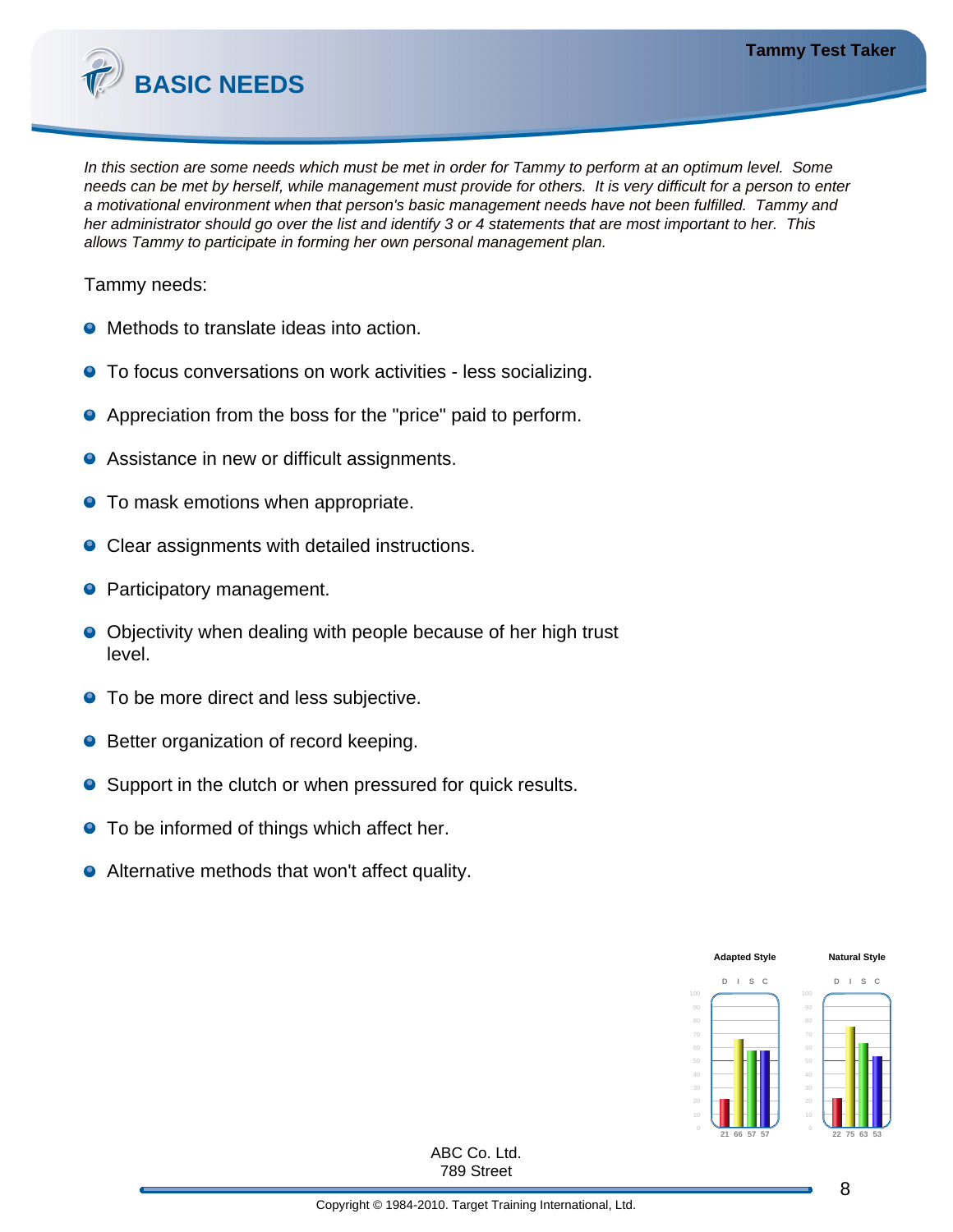

This section of the report identifies the ideal work environment based on Tammy's basic style. People with limited flexibility will find themselves uncomfortable working in any job not described in this section. A person with flexibility uses intelligence to modify their behavior and can be comfortable in many environments. Use this section to identify specific duties and responsibilities that Tammy enjoys and also those that create frustration.

- Assignments with a high degree of people contact.
- **O** Democratic supervisor with whom she can associate.
- **Practical work procedures.**
- Jobs for which standards and methods are established.  $\bullet$
- Work place where people seldom get mad.
- Assignments that can be completed one at a time.

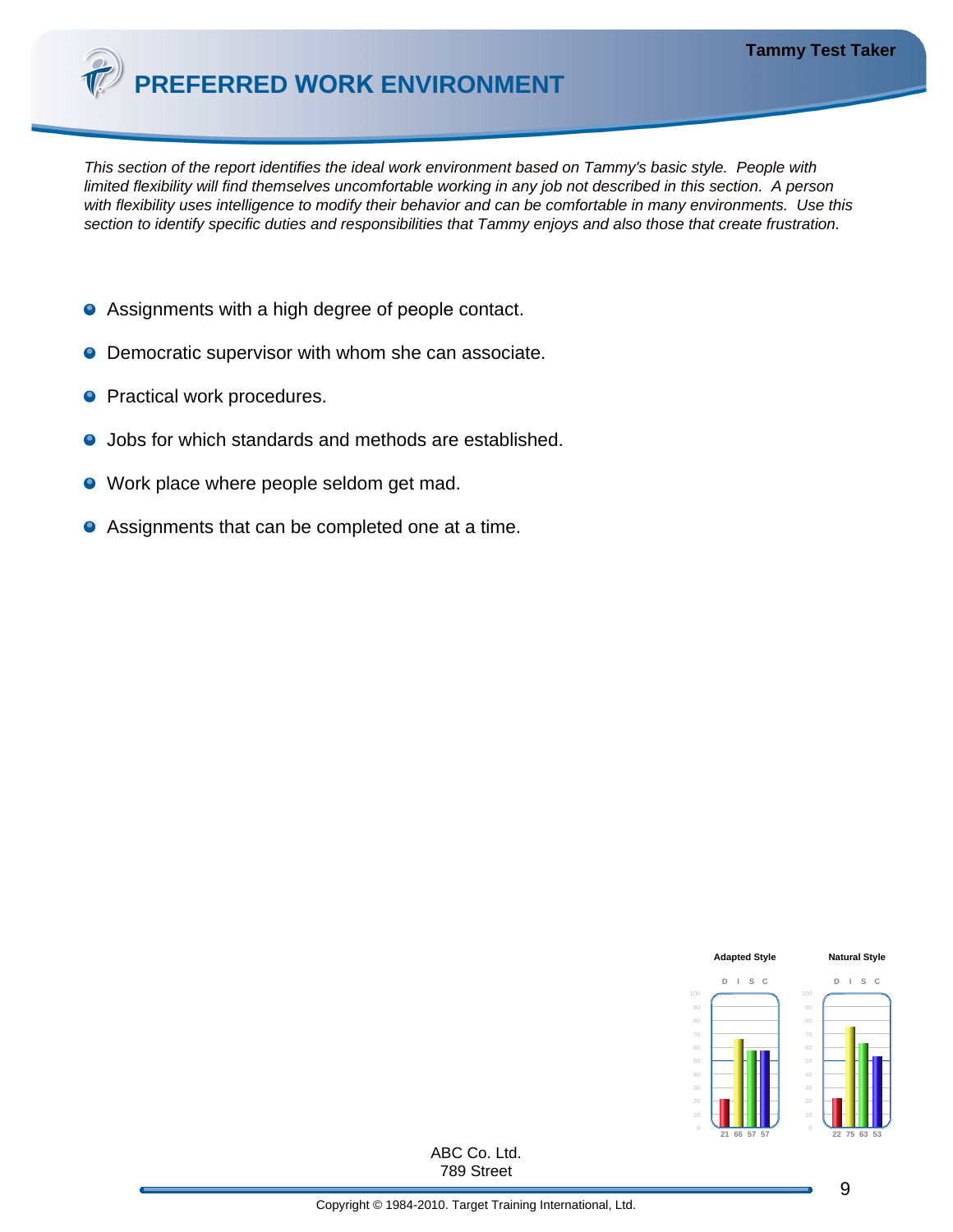

Your behavioral work style may or may not be compatible with job demands. Each *person* brings his/her own strengths and weaknesses to the job. This section allows you to analyze your strengths and weaknesses. Read and share these statements. Develop a plan to minimize your weaknesses. Remember, a strength can become a weakness if it is overextended.

- **O** STRENGTH Good interpersonal relationship skills. WEAKNESS - May be too lenient and have trouble disciplining.
- **O** STRENGTH People oriented. WEAKNESS Unrealistic in appraising students - tends to trust people indiscriminately.
- **O** STRENGTH Value people over things. WEAKNESS Have difficulty planning and controlling time if people are involved.

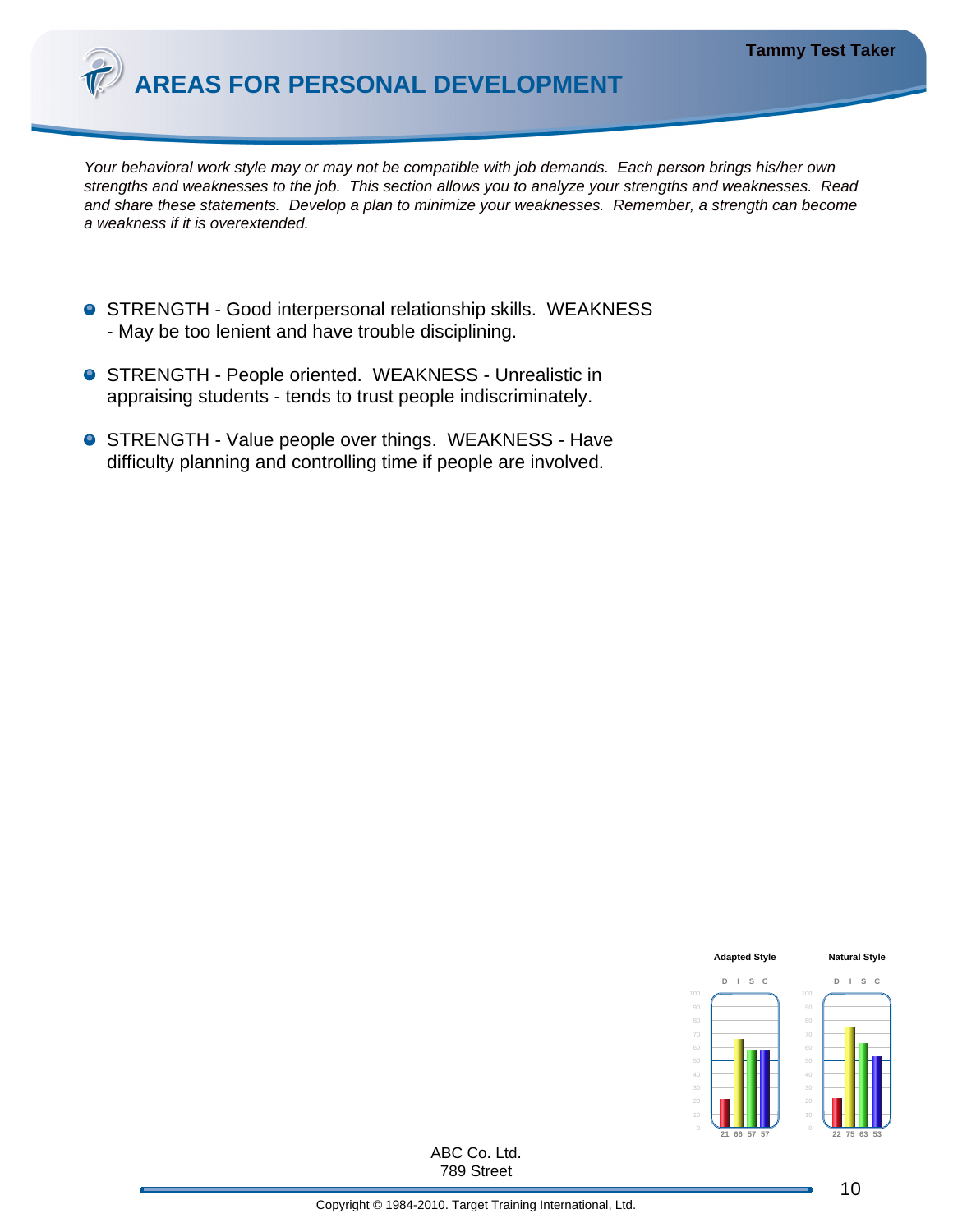

A person's behavior and feelings may be quickly telegraphed to others. This section provides additional information on Tammy's self-perception and how, under certain conditions, others may perceive her behavior. Understanding this section will empower Tammy to project the image that will allow her to control the situation.

**"See Yourself As Others See You"**

## **SELF-PERCEPTION**

Tammy usually sees herself as being:

Enthusiastic **Contract Contract Contract Contract Contract Contract Contract Contract Contract Contract Contract Contract Contract Contract Contract Contract Contract Contract Contract Contract Contract Contract Contract C** Charming **Inspiring** Persuasive **Optimistic** 

### **OTHERS' PERCEPTION**

Under moderate pressure, tension, stress or fatigue, others may see her as being:

Self-Promoting Glib Overly Optimistic Unrealistic

And, under extreme pressure, stress or fatigue, others may see her as being:

Overly Confident Talkative Poor Listener Self-Promoter

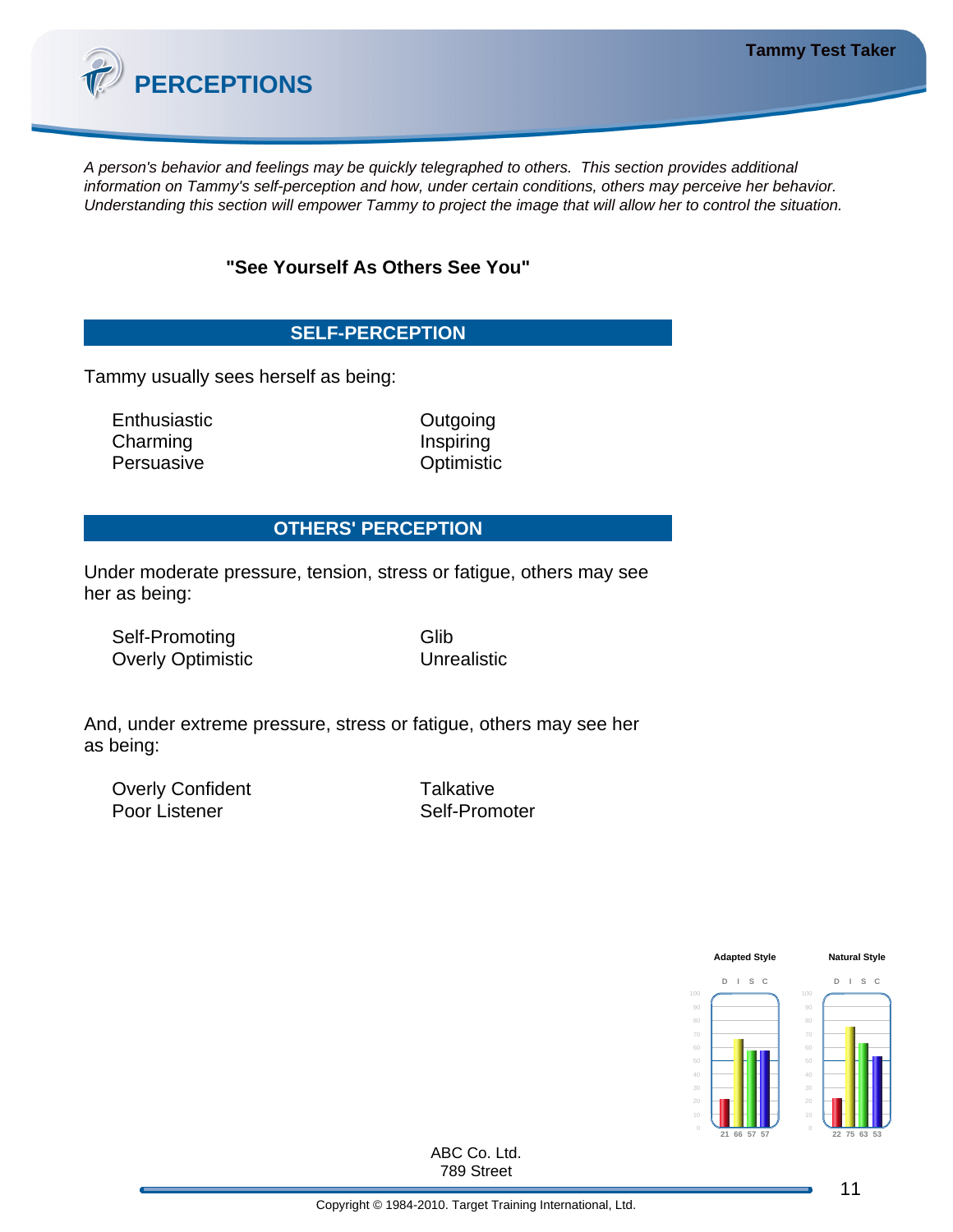

Since *people* are different, the needs they have, and that must be met, are also different. The information in this section will help you identify different types of *people* and provide you with the strategies to meet their needs.

"Improving Your Interactive Flexibility"

When interacting with a person who has the following characteristics:

- Fast-paced speech
- **Comes on strong**
- **O** Impatient
- **O** Direct
- **•** Tries to control the situation

Factors that will improve the relationship:

- Don't waste their time.
- **•** Flatter their ego.
- Communicate by being direct and to the point.
- Help them set goals that are challenging.
- Challenge them when it is appropriate.
- On projects, team them up with someone who is detail-oriented.

Factors that will create tension:

- Overusing gestures and emotion.
- **•** Being disorganized (or appearing to be disorganized.)
- **.** Losing their respect by allowing them to control the situation.

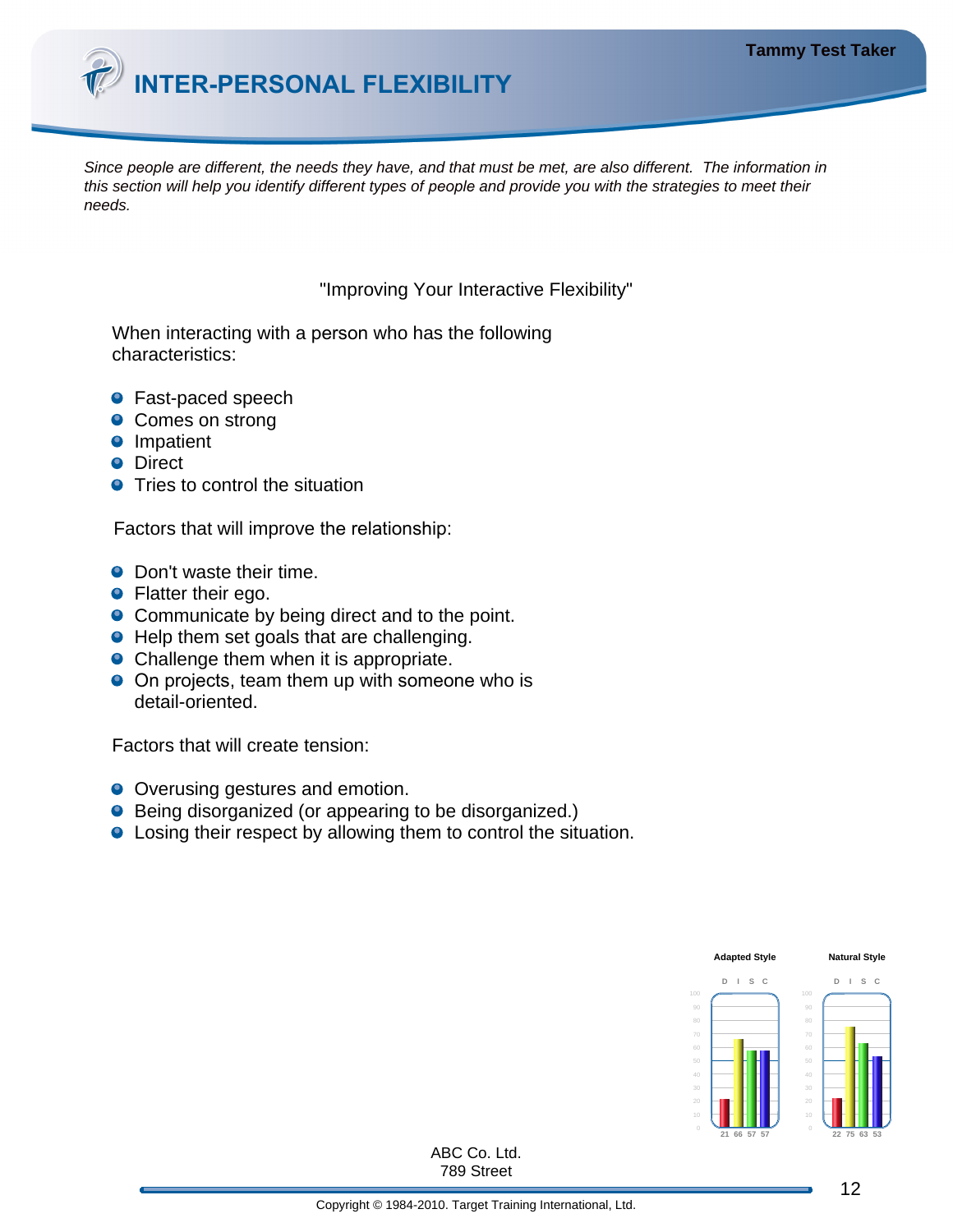

#### "Improving Your Interactive Flexibility"

When interacting with a person who has the following characteristics:

- **•** Friendly and talkative
- **O** Impulsive
- **O** Uses many hand gestures while speaking
- **Shows much emotion**
- **Imprecise about the use of time**

Factors that will improve the relationship:

- Use emotion to gain their attention.
- **Provide a friendly environment.**
- **O** Use flattery.
- **•** Provide opportunities for them to verbalize.
- Understand their need for an informal environment.
- Help them set goals that will get them special attention.
- Help them set time goals for completing assignments.

Factors that will create tension:

- Controlling the conversation.
- **O** Ignoring them.

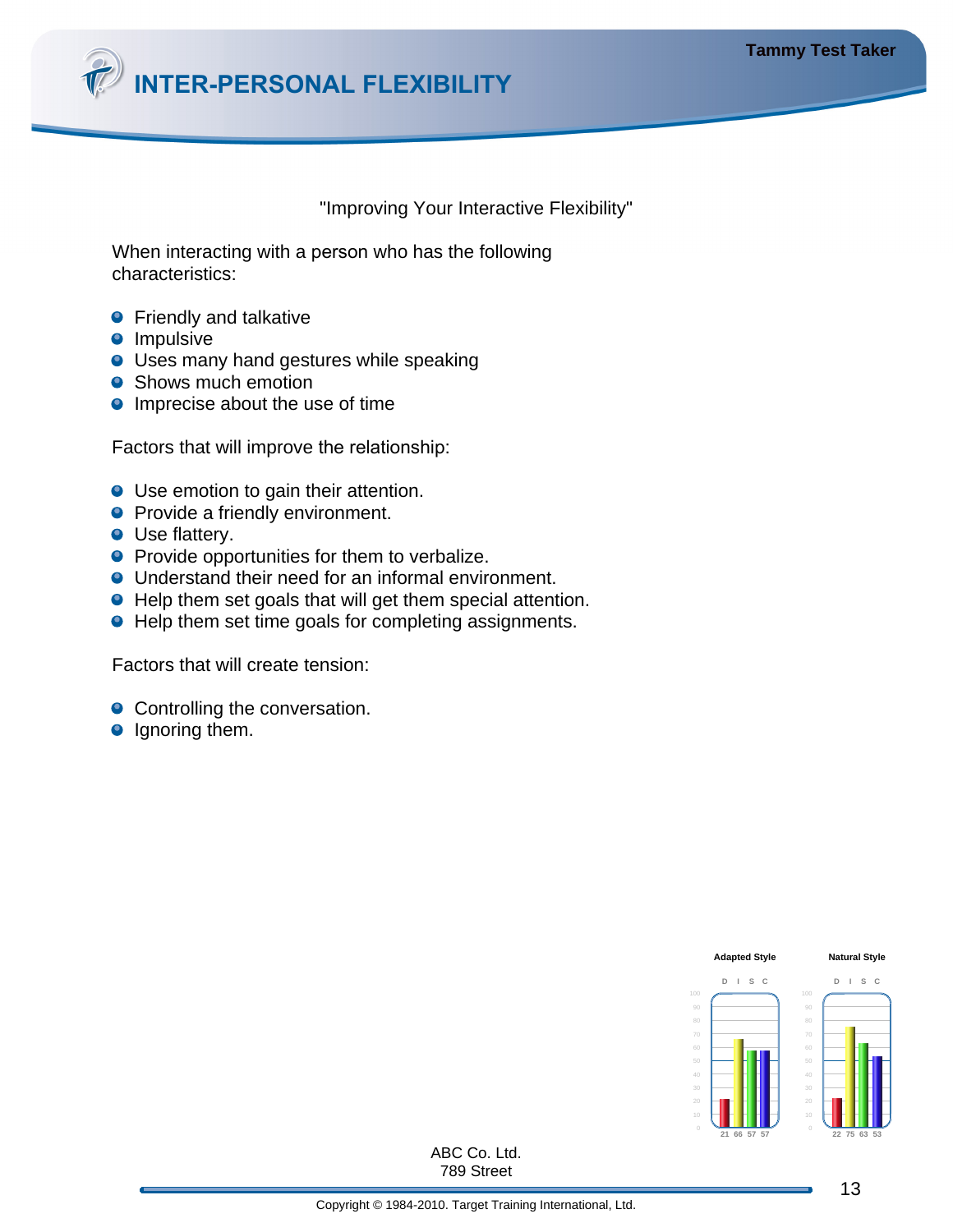

#### "Improving Your Interactive Flexibility"

When interacting with a person who has the following characteristics:

- **•** Patient
- **•** Easy going
- **O** Unemotional voice
- **O** Reserved
- Deliberate methodical

Factors that will improve the relationship:

- Slow down---and explain the details in logical order.
- Speak with a sincere tone of voice.
- Listen patiently.
- **Present assignments in logical order.**
- Set realistic goals.
- Help these people develop strong self-esteem.

Factors that will create tension:

- **Being overly optimistic.**
- **•** Talking too much and not listening to what is really being said.

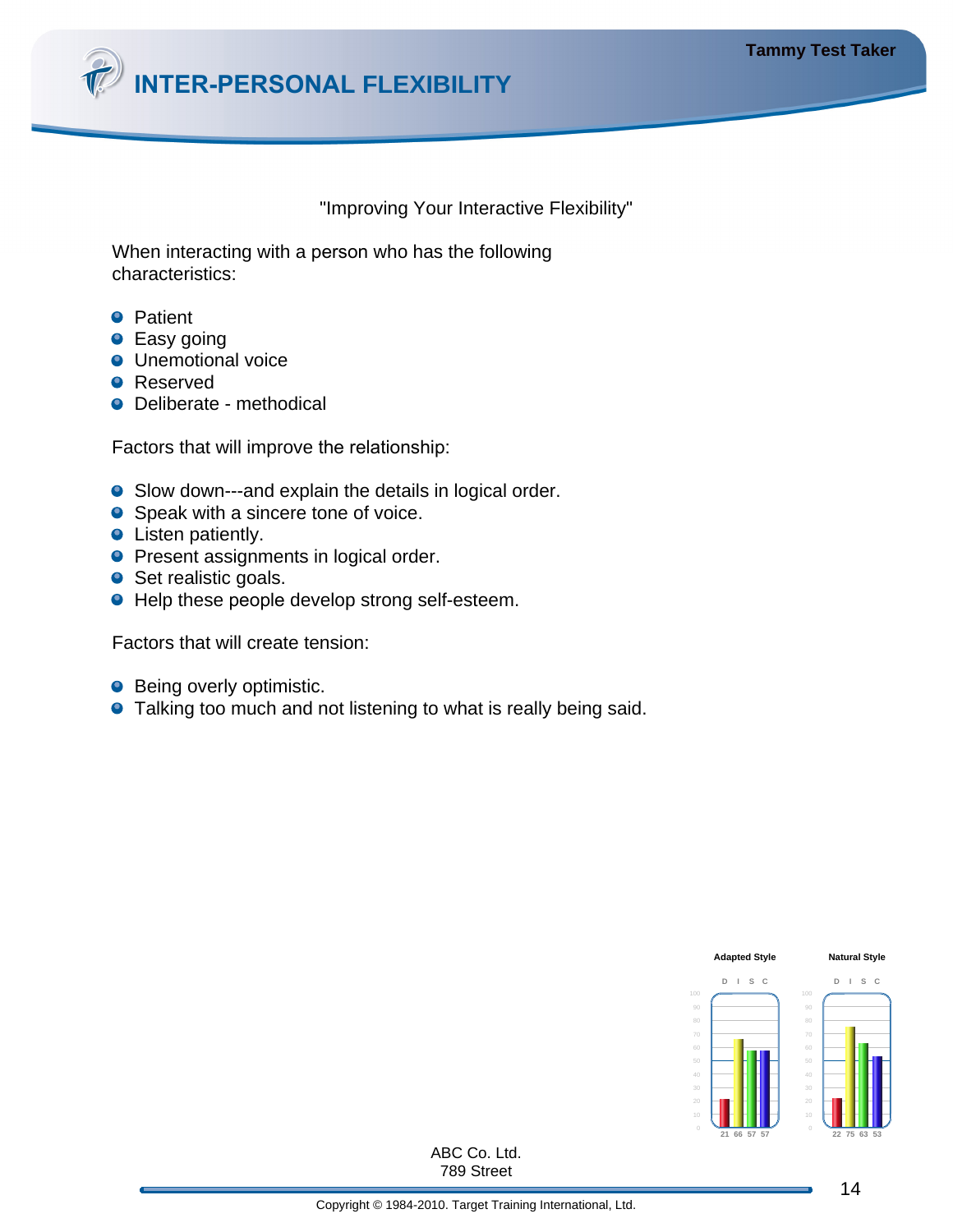

"Improving Your Interactive Flexibility"

When interacting with a person who has the following characteristics:

- **•** Speaks slowly
- **•** Asks questions about facts and data
- **O** Deliberates
- **O** Uses few gestures
- **•** Skeptical
- **Suspicious**

Factors that will improve the relationship:

- **•** Limit your use of gestures.
- Speak more slowly than is your usual pace.
- Understand their need for facts and data to support any concept.
- **•** Assist them in setting realistic goals.
- **If possible, sit down when you are communicating.**
- Restrain your use of active body language.
- Give full details; explain things to their comfort level.
- **Control your emotions; speak sincerely.**

Factors that will create tension:

- Being overly optimistic.
- **•** Inability to prove your claims.

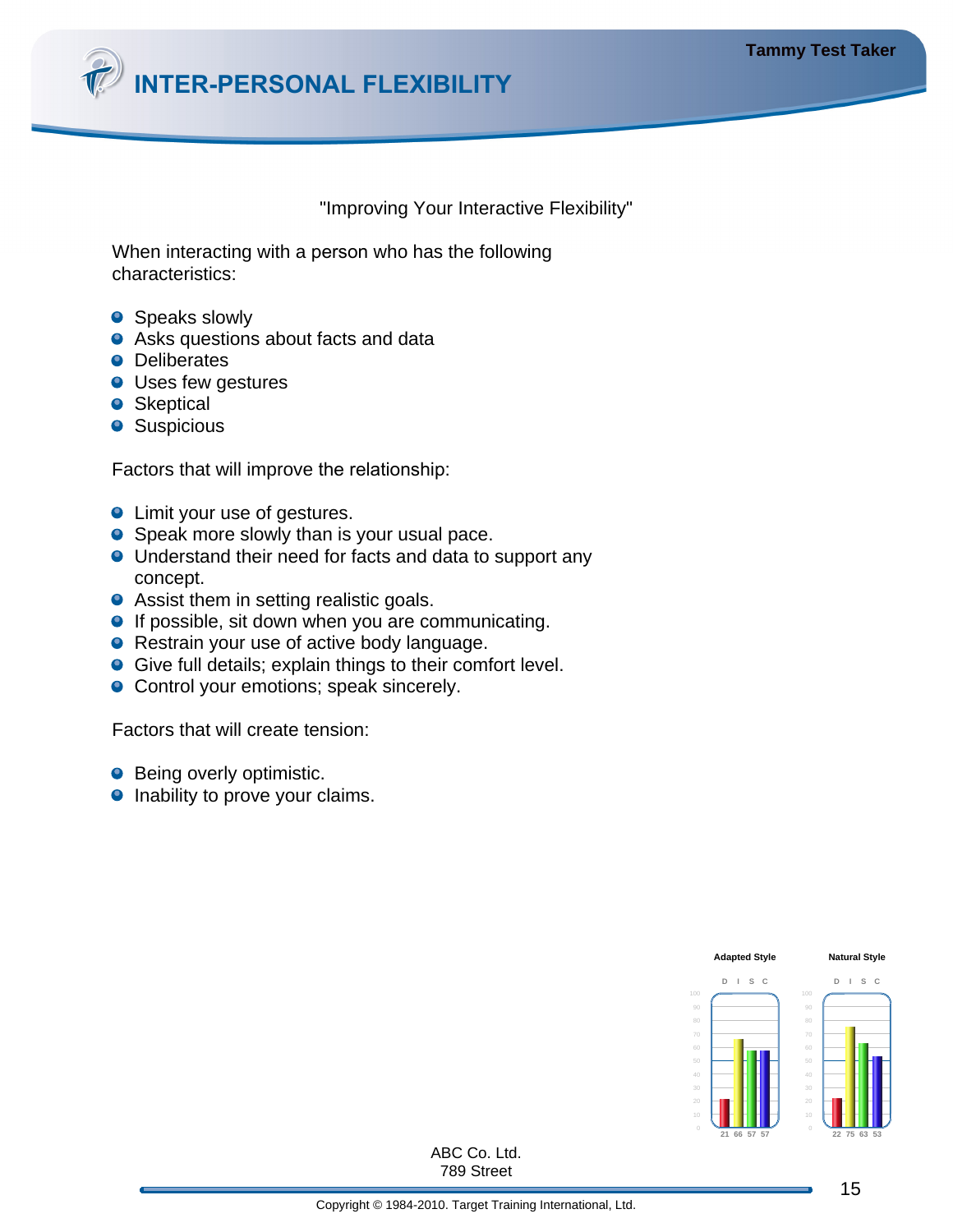

# **Tammy Test Taker**

11-2-2011







Norm 2011 R4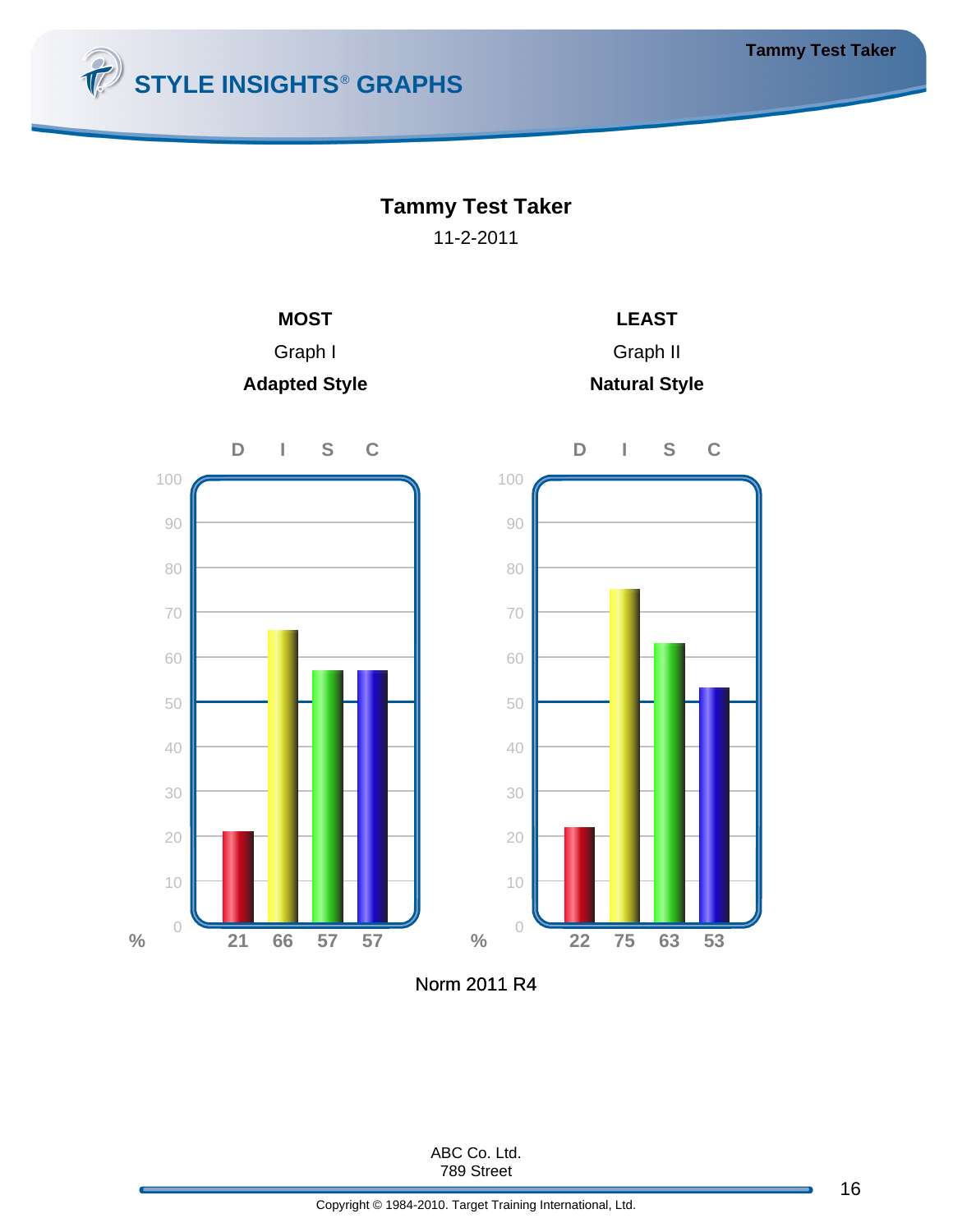

The Success Insights® Wheel is a powerful tool popularized in Europe. In addition to the text you have received about your behavioral style, the Wheel adds a visual representation that allows you to:

- View your natural behavioral style (circle).
- View your adapted behavioral style (star).
- Note the degree you are adapting your behavior.
- **If you filled out the Work Environment Analysis, view the relationship of your behavior to** your job.

Notice on the next page that your Natural style (circle) and your Adapted style (star) are plotted on the Wheel. If they are plotted in different boxes, then you are adapting your behavior. The further the two plotting points are from each other, the more you are adapting your behavior.

If you are part of a group or team who also took the behavioral assessment, it would be advantageous to get together, using each person's Wheel, and make a master Wheel that contains each person's Natural and Adapted style. This allows you to quickly see where conflict can occur. You will also be able to identify where communication, understanding and appreciation can be increased.